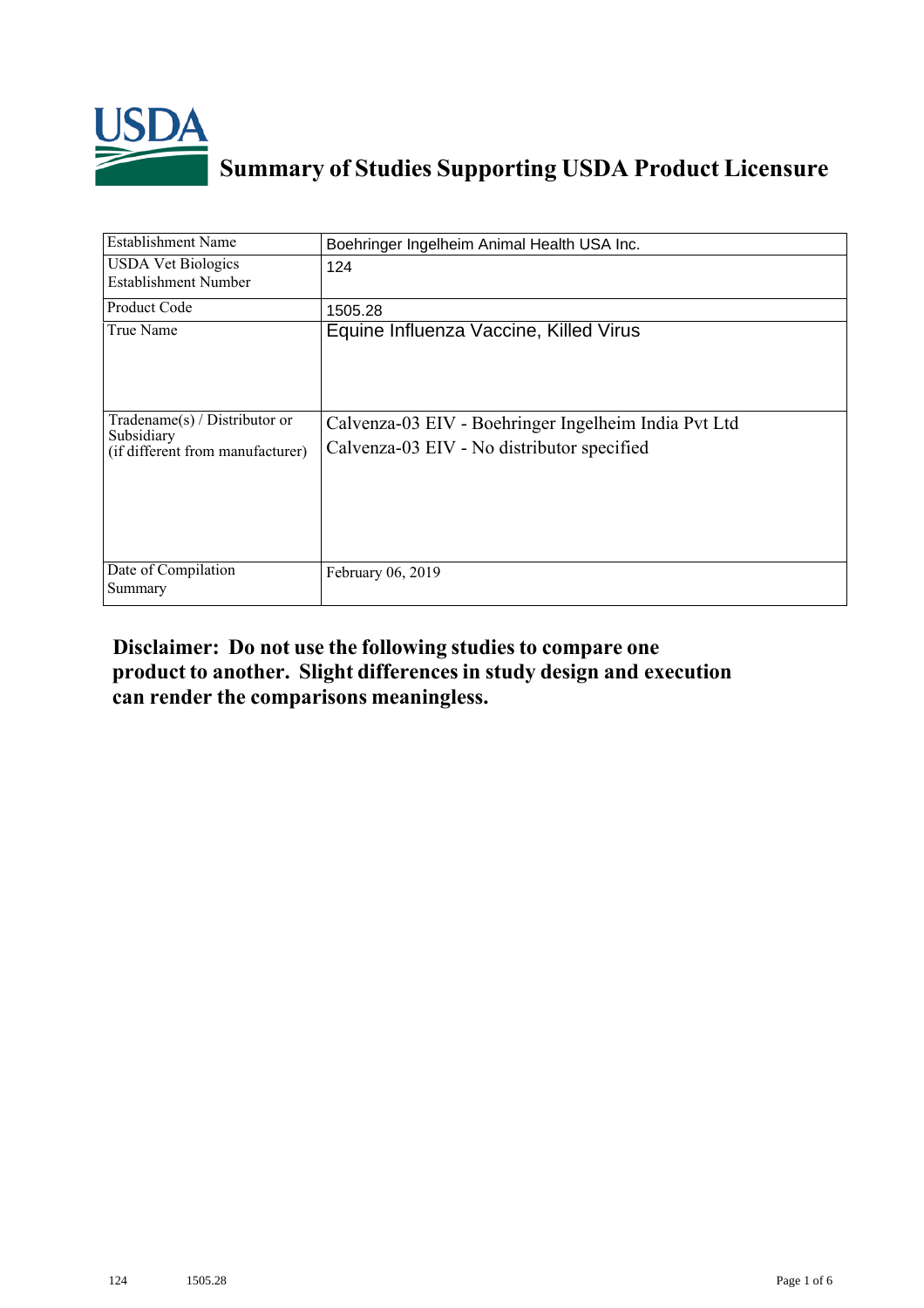| <b>Study Type</b>              | Efficacy                                                                                                                                                                                                                                                                                                                    |
|--------------------------------|-----------------------------------------------------------------------------------------------------------------------------------------------------------------------------------------------------------------------------------------------------------------------------------------------------------------------------|
| <b>Pertaining to</b>           | Equine influenza virus                                                                                                                                                                                                                                                                                                      |
| <b>Study Purpose</b>           | Demonstration of efficacy against Equine influenza NewMarket<br>strain NM/2/93                                                                                                                                                                                                                                              |
| <b>Product Administration</b>  |                                                                                                                                                                                                                                                                                                                             |
| <b>Study Animals</b>           | Horses                                                                                                                                                                                                                                                                                                                      |
| <b>Challenge Description</b>   |                                                                                                                                                                                                                                                                                                                             |
| <b>Interval observed after</b> |                                                                                                                                                                                                                                                                                                                             |
| challenge                      |                                                                                                                                                                                                                                                                                                                             |
| <b>Results</b>                 | Study data were evaluated by USDA-APHIS prior to product<br>licensure and met regulatory standards for acceptance at the time<br>of submission. No data are published because this study was<br>submitted to USDA-APHIS prior to January 1, 2007, and APHIS<br>only requires publication of data submitted after that date. |
| <b>USDA Approval Date</b>      | July 13, 2000                                                                                                                                                                                                                                                                                                               |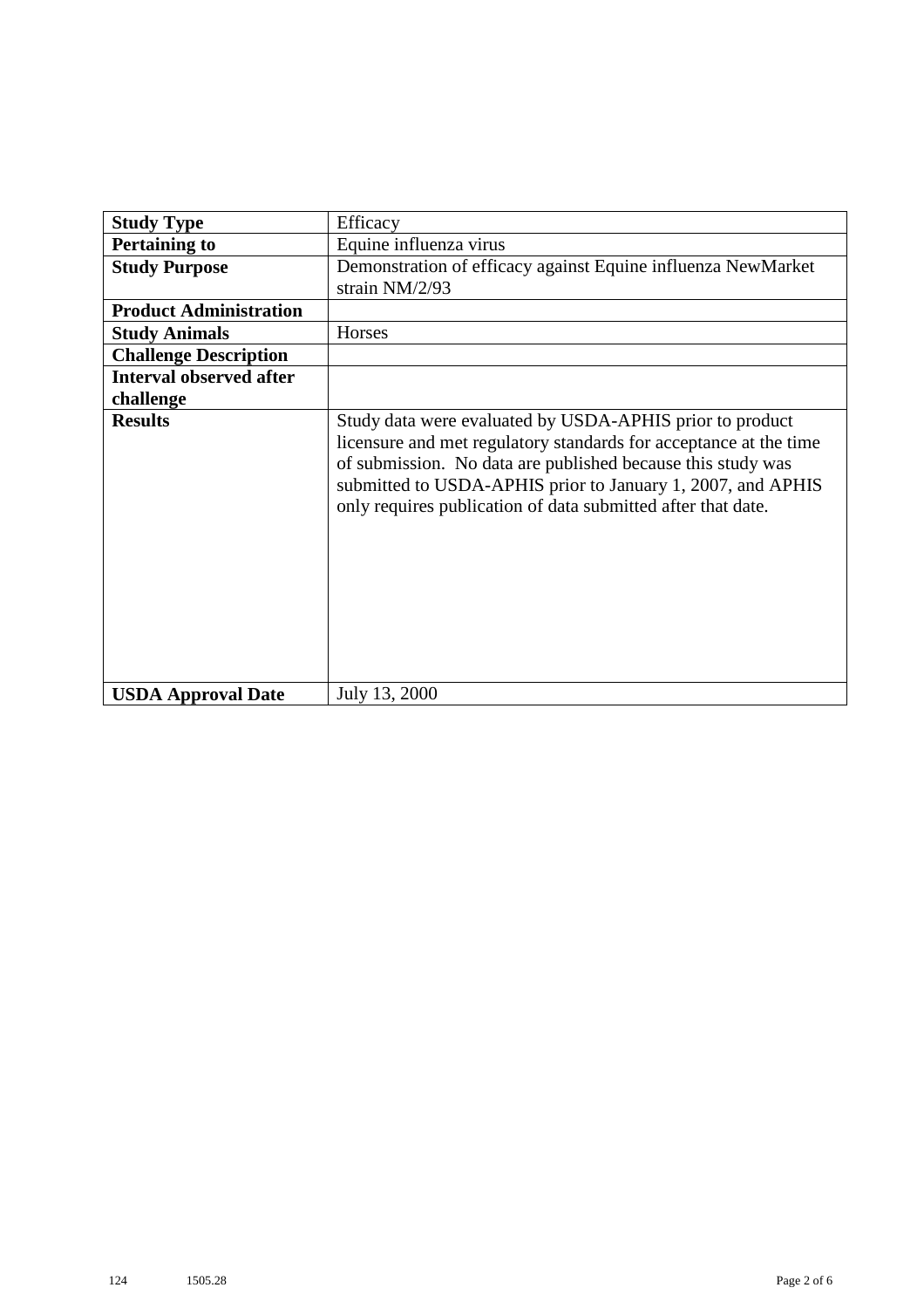| <b>Study Type</b>              | Efficacy                                                                                                                                                                                                                                                                                                                    |
|--------------------------------|-----------------------------------------------------------------------------------------------------------------------------------------------------------------------------------------------------------------------------------------------------------------------------------------------------------------------------|
| <b>Pertaining to</b>           | Equine influenza virus                                                                                                                                                                                                                                                                                                      |
| <b>Study Purpose</b>           | Demonstration of efficacy against Equine influenza Kentucky<br>strain KY95                                                                                                                                                                                                                                                  |
| <b>Product Administration</b>  |                                                                                                                                                                                                                                                                                                                             |
| <b>Study Animals</b>           | Horses                                                                                                                                                                                                                                                                                                                      |
| <b>Challenge Description</b>   |                                                                                                                                                                                                                                                                                                                             |
| <b>Interval observed after</b> |                                                                                                                                                                                                                                                                                                                             |
| challenge                      |                                                                                                                                                                                                                                                                                                                             |
| <b>Results</b>                 | Study data were evaluated by USDA-APHIS prior to product<br>licensure and met regulatory standards for acceptance at the time<br>of submission. No data are published because this study was<br>submitted to USDA-APHIS prior to January 1, 2007, and APHIS<br>only requires publication of data submitted after that date. |
| <b>USDA Approval Date</b>      | July 13, 2000                                                                                                                                                                                                                                                                                                               |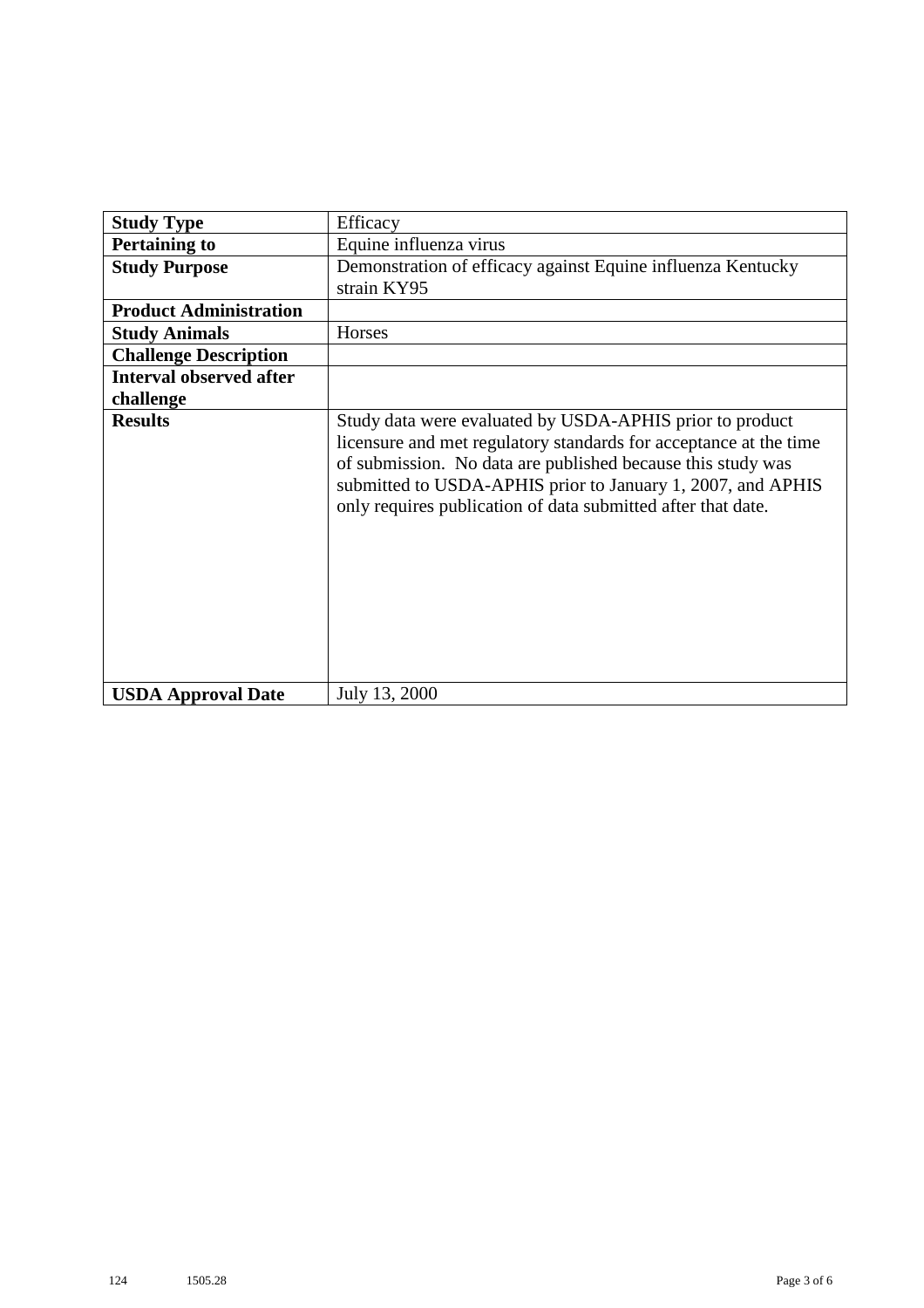| <b>Study Type</b>              | Efficacy                                                                                                                                                                                                                                                                                                                                                                                                                                           |
|--------------------------------|----------------------------------------------------------------------------------------------------------------------------------------------------------------------------------------------------------------------------------------------------------------------------------------------------------------------------------------------------------------------------------------------------------------------------------------------------|
| <b>Pertaining to</b>           | Equine influenza virus                                                                                                                                                                                                                                                                                                                                                                                                                             |
| <b>Study Purpose</b>           | Demonstration of efficacy for updated Equine influenza Ohio/03                                                                                                                                                                                                                                                                                                                                                                                     |
|                                | strain                                                                                                                                                                                                                                                                                                                                                                                                                                             |
| <b>Product Administration</b>  |                                                                                                                                                                                                                                                                                                                                                                                                                                                    |
| <b>Study Animals</b>           | Horses                                                                                                                                                                                                                                                                                                                                                                                                                                             |
| <b>Challenge Description</b>   |                                                                                                                                                                                                                                                                                                                                                                                                                                                    |
| <b>Interval observed after</b> |                                                                                                                                                                                                                                                                                                                                                                                                                                                    |
| challenge                      |                                                                                                                                                                                                                                                                                                                                                                                                                                                    |
| <b>Results</b>                 | This product class allows the manufacturer to update<br>microorganisms in this vaccine under expedited procedures to<br>respond to emerging needs. Abbreviated data to support influenza<br>strain updates to the product composition were evaluated by<br>USDA-APHIS and found to be acceptable based on regulations<br>and policies at the time of approval. Full vaccination-challenge<br>studies may not have been required for these updates. |
| <b>USDA Approval Date</b>      | <b>January 22, 2008</b>                                                                                                                                                                                                                                                                                                                                                                                                                            |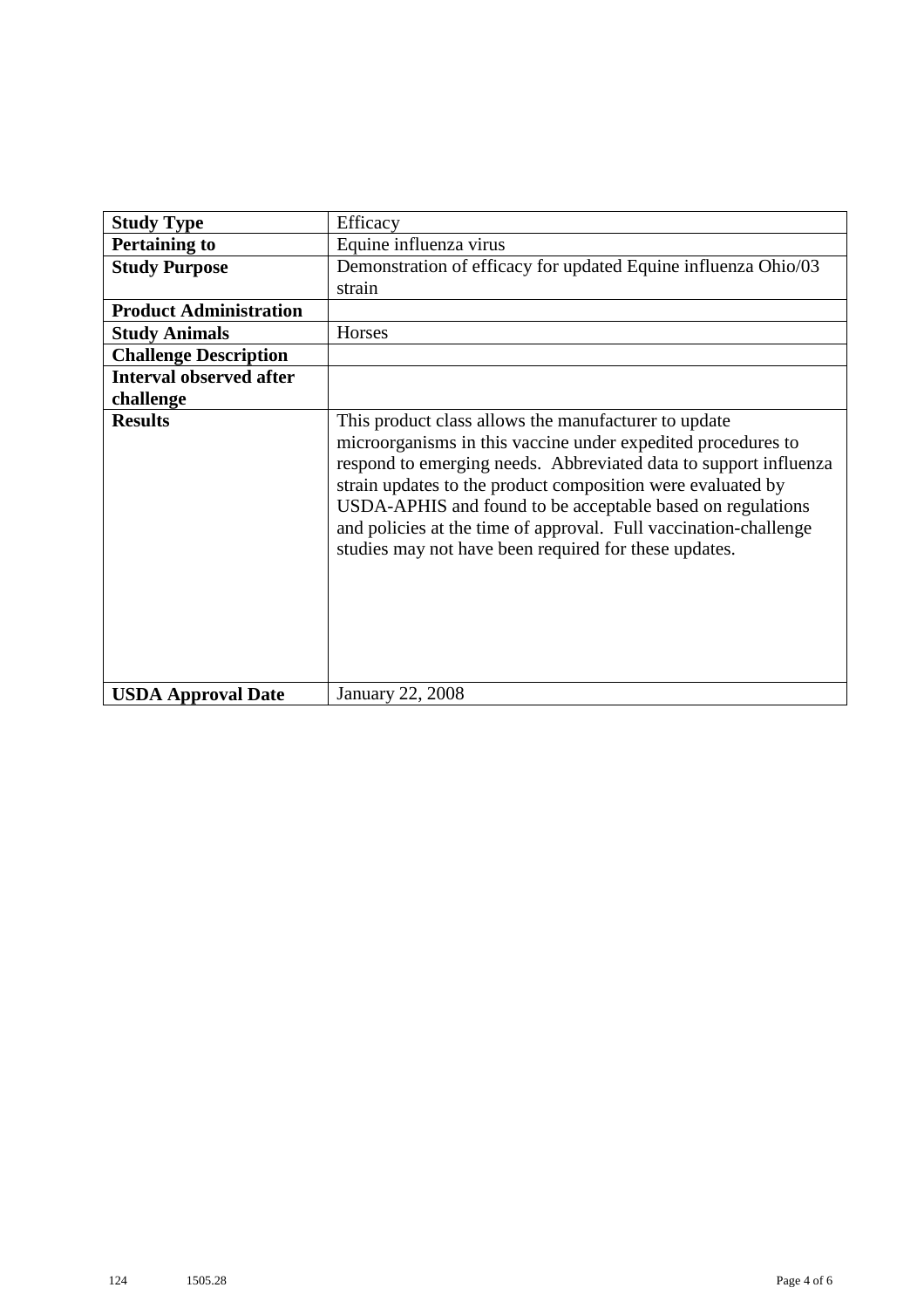| <b>Study Type</b>              | Efficacy                                                                                                                                                                                                                                                                                                                    |
|--------------------------------|-----------------------------------------------------------------------------------------------------------------------------------------------------------------------------------------------------------------------------------------------------------------------------------------------------------------------------|
| <b>Pertaining to</b>           | Equine influenza virus                                                                                                                                                                                                                                                                                                      |
| <b>Study Purpose</b>           | Demonstration of efficacy against Equine influenza virus                                                                                                                                                                                                                                                                    |
|                                | NewMarket strain NM77                                                                                                                                                                                                                                                                                                       |
| <b>Product Administration</b>  |                                                                                                                                                                                                                                                                                                                             |
| <b>Study Animals</b>           | Horses                                                                                                                                                                                                                                                                                                                      |
| <b>Challenge Description</b>   |                                                                                                                                                                                                                                                                                                                             |
| <b>Interval observed after</b> |                                                                                                                                                                                                                                                                                                                             |
| challenge                      |                                                                                                                                                                                                                                                                                                                             |
| <b>Results</b>                 | Study data were evaluated by USDA-APHIS prior to product<br>licensure and met regulatory standards for acceptance at the time<br>of submission. No data are published because this study was<br>submitted to USDA-APHIS prior to January 1, 2007, and APHIS<br>only requires publication of data submitted after that date. |
| <b>USDA Approval Date</b>      | July 13, 2000                                                                                                                                                                                                                                                                                                               |